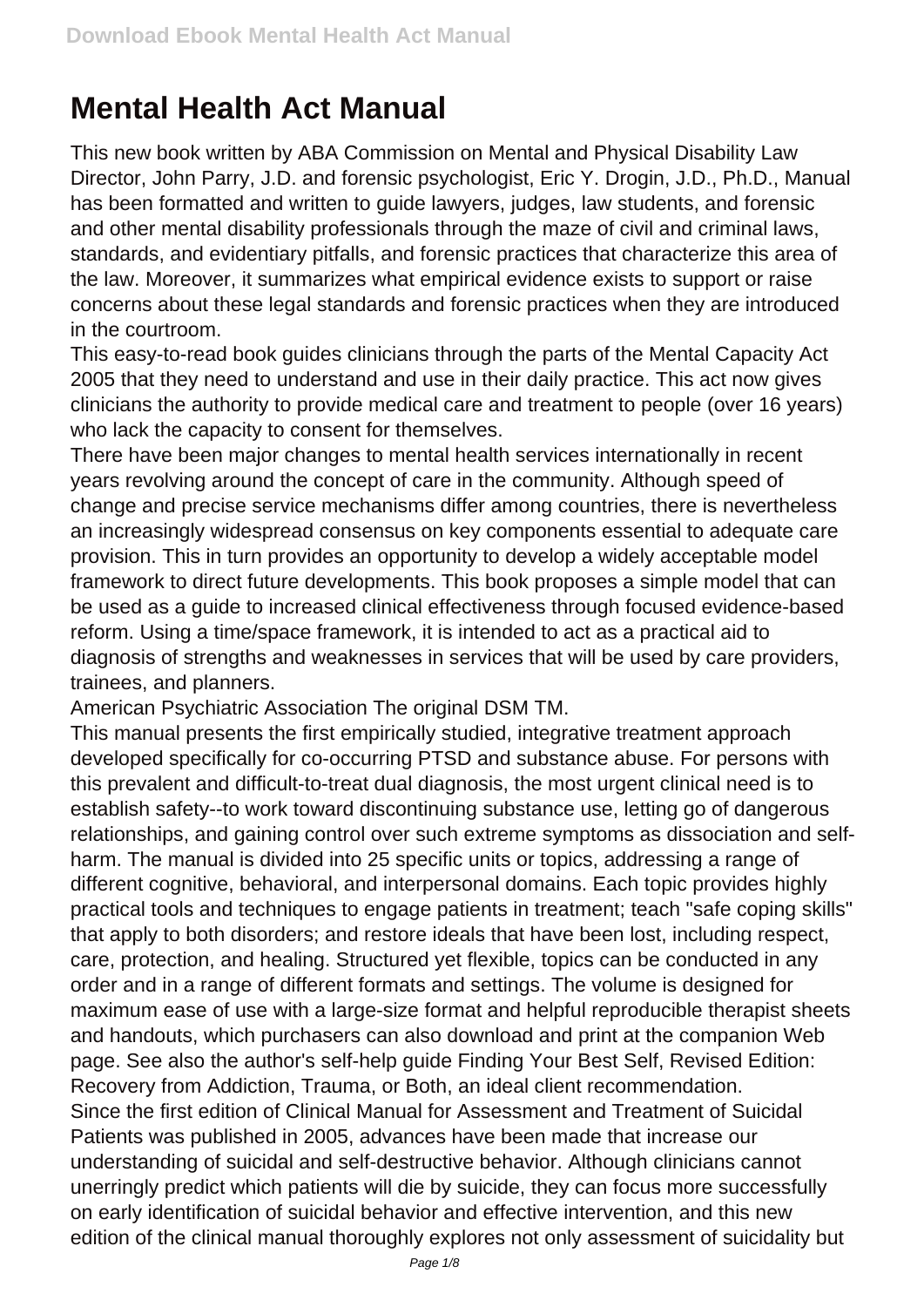what comes after an at-risk patient has been identified. The authors argue that treating specific psychiatric disorders is not enough to prevent suicide, and they offer clinicians the necessary information and strategies to bridge that gap. The authors' main premise is that suicide is a dangerous and short-term problem-solving behavior designed to regulate or eliminate intense emotional pain -- a quick fix where a long-term effective solution is needed -- and this understanding is the underpinning of the assessment and treatment strategies the authors recommend. The content of this new edition has been thoroughly reviewed and revised, and substantive changes have been made to specific chapters to ensure that the book represents the most current thinking and research, while retaining the strengths of the previous edition. The chapter on assessment has been revised to put the fundamental components of effective treatment in a clinical, case-oriented context and includes an easy-to-use assessment protocol that allows clinicians to determine where individual patients stand on seven dimensions (cognitive rigidity, problem-solving deficits, heightened mental pain, emotionally avoidant coping style, interpersonal deficits, self-control deficits, and environmental stress and social support deficits). The many issues involved in the use of psychotropic medications in suicidal patients are addressed in a new chapter, which includes information on the relevant classes of drugs (such as antidepressants and antianxiety agents) and the issues that may arise with their use, including side effects, degree of lethality, and tendency to aggravate suicidality on introduction and withdrawal of the medication. The chapter on special populations has been expanded to include adolescents, elders, and patients with co-occurring substance abuse or psychosis. Because of additional vulnerabilities, treating these groups may call for the use of added or special techniques to ensure the best therapeutic outcomes. Primary care physicians are the first point of contact for many patients, and they may require additional preparation in order to assess and respond to those experiencing suicidal thoughts. The chapter "Suicidal Patients in Primary Care" explores strategies for screening, recognizing, and assessing risk; treating the initial crisis; and developing a crisis management plan. "Tips for Success" appear at intervals, and "The Essentials" are included at the end of each chapter, highlighting the most important concepts. In addition, there are scores of helpful charts and exercises. Practical, accessible, and reader-friendly, the Clinical Manual for Assessment and Treatment of Suicidal Patients is not an academic book but rather is one designed to become an indispensable part of clinicians' working libraries. Philosophers, psychologists, neuroscientists, and psychiatrists examine the will and its pathologies from theoretical and empirical perspectives, offering a conceptual overview and discussing schizophrenia, depression, prefrontal lobe damage, and substance abuse as disorders of volition. Science tries to understand human action from two perspectives, the cognitive and the volitional. The volitional approach, in contrast to the more dominant "outside-in" studies of cognition, looks at actions from the inside out, examining how actions are formed and informed by internal conditions. In Disorders of Volition, scholars from a range of disciplines seek to advance our understanding of the processes supporting voluntary action by addressing conditions in which the will is impaired. Philosophers, psychologists, neuroscientists, and psychiatrists examine the will and its pathologies from both theoretical and empirical perspectives, offering a conceptual overview and discussing specific neurological and psychiatric conditions as disorders of volition.After presenting different conceptual frameworks that identify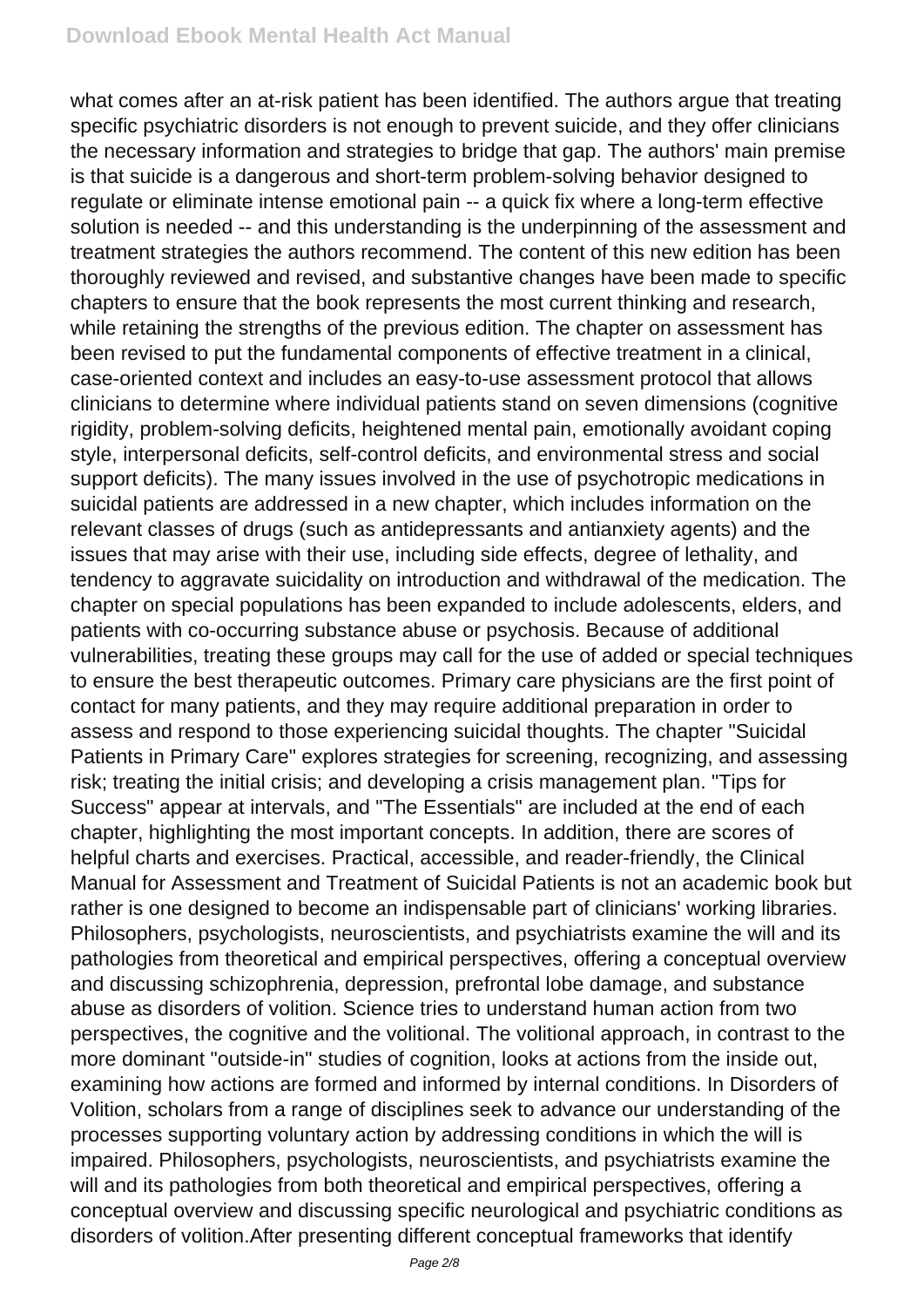agency, decision making, and goal pursuit as central components of volition, the book examines how impairments in these and other aspects of volition manifest themselves in schizophrenia, depression, prefrontal lobe damage, and substance abuse.

Contributors George Ainslie, Tim Bayne, Antoine Bechara, Paul W. Burgess, Anna-Lisa Cohen, Daniel Dennett, Stéphanie Dubal, Philippe Fossati, Chris Frith, Sam J. Gilbert, Peter Gollwitzer, Jordan Grafman, Patrick Haggard, Jay G. Hull, Marc Jeannerod, Roland Jouvent, Frank Krueger, Neil Levy, Peter F. Liddle, Kristen L. Mackiewitz, Thomas Metzinger, Jack B. Nitschke, Jiro Okuda, Adrian M. Owen, Chris Parry, Wolfgang Prinz, Joëlle Proust, Michael A. Sayette, Werner X. Schneider, Natalie Sebanz, Jon S. Simons, Laurie B. Slone, Sean A. Spence

The Mental capacity Act 2005 provides a statutory framework for people who lack the capacity to make decisions for themselves, or for people who want to make provision for a time when they will be unable to make their own decisions. This code of practice, which has statutory force, provides information and guidance about how the Act should work in practice. It explains the principles behind the Act, defines when someone is incapable of making their own decisions and explains what is meant by acting in someone's best interests. It describes the role of the new Court of Protection and the role of Independent Mental Capacity Advocates and sets out the role of the Public Guardian. It also covers medical treatment and the way disputes can be resolved.

This publication highlights key issues and principles to be considered in the drafting, adoption and implementation of mental health legislation and best practice in mental health services. It contains examples of diverse experiences and practices, as well as extracts of laws and other legal documents from a range of different countries, and a checklist of key policy components. Three main elements of effective mental health legislation are identified, relating to context, content and process.

The 'Care Act Manual' provides a comprehensive and critical guide to the Care Act 2014 regarding the provision of care and support services to older and disabled people, and their carers, plus safeguarding vulnerable adults from abuse and neglect.

This is an easy-to-read guide to understanding those parts of the Mental Health Act 2007 which clinicians need in their daily practice. It covers civil and court detentions, community treatment orders, consent to treatment and giving written and oral evidence for Mental Health Tribunals.

We hear about inadequate mental health care. We ask questions regarding a link between mental illness and violence. We do NOT hear as much about the stigma of mental illness that complicates one's ability to cope with a diagnosis that becomes a label, resulting in "selfstigma,"discouraging individuals from seeking and/or complying with treatment. Too often community members only "experience" mental illness through dramatic or dire media stories that fail to inform us about the real world of mental illness. Thus, stigma feeds, and is fed by, myths and misunderstandings leading to a community sense of hopelessness and fear of mental illness. In contrast, Geel, a stigma-free community in Belgium, has a centuries' old history of accepting those with mental illness - even as boarders in their own homes. Geel acknowledges the human needs of those with mental illness and responds to those needs by providing social opportunities and meaningful work, within the community While the U.S. does not have the same history as Geel, we do have programs that offer a fostering environment, offering hope for those with a diagnosis of mental illness as well as for the communities in which they live. In a language and style that can be understood by anyone and everyone, the author shares what she's learned and experienced regarding tolerance and inclusion - in Geel and in our own country - offering individuals and communities an opportunity to hear the encouraging "voices of hope for mental illness." When the general population is freed of myths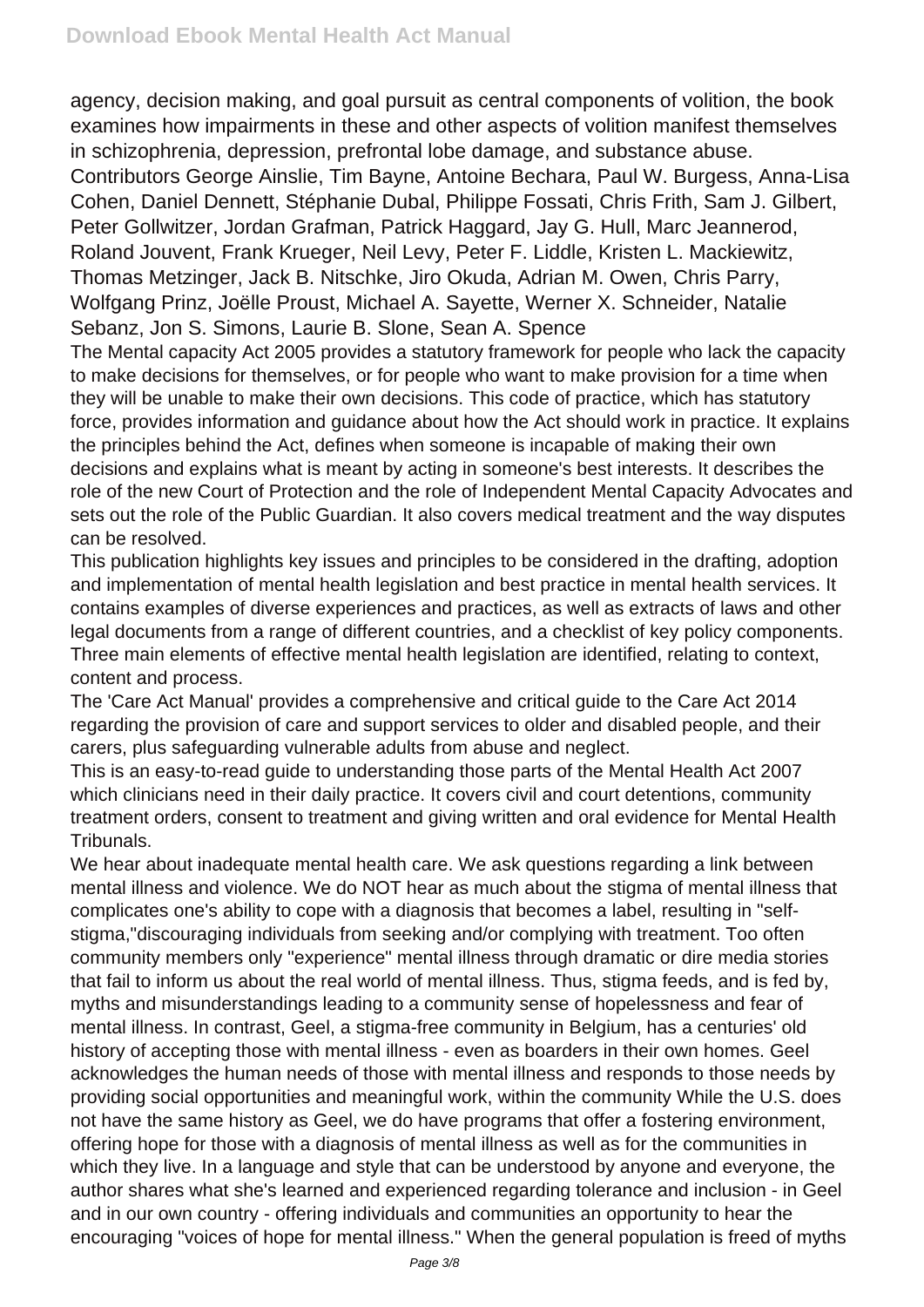and misunderstandings regarding mental illness, we can focus on mental health fostered by community care that thrives in "caring communities."

Acceptance and commitment therapy (ACT) is among the most remarkable developments in contemporary psychotherapy. This second edition of the pioneering ACT skills-training manual for clinicians provides a comprehensive update—essential for both experienced practitioners and those new to using ACT and its applications. ACT is a proven-effective treatment for numerous mental health issues, including depression, anxiety, stress, addictions, eating disorders, schizophrenia, borderline personality disorder, and more. With important revisions based on new developments in contextual behavioral science, Learning ACT, Second Edition includes up-to-date exercises and references, as well as material on traditional, evidencebased behavioral techniques for use within the ACT framework. In this fully revised and updated edition of Learning ACT, you'll find workbook-format exercises to help you understand and take advantage of ACT's unique six process model—both as a tool for diagnosis and case conceptualization, and as a basis for structuring treatments for clients. You'll also find up-to-the-minute information on process coaching, new experiential exercises, an increased focus on functional analysis, and downloadable extras that include role-played examples of the core ACT processes in action. By practicing the exercises in this workbook, you'll learn how this powerful modality can improve clients' psychological flexibility and help them to live better lives. Whether you're a clinician looking for in-depth training and better treatment outcomes for individual clients, a student seeking a better understanding of this powerful modality, or anyone interested in contextual behavioral science, this second edition provides a comprehensive revision to an important ACT resource.

Psychiatry in Prisons provides a comprehensive overview of the history, problems and development of psychiatric health care in prisons. It tackles a broad range of issues, from familiar mental health issues such as substance misuse, self-injury and health screening to complex legal, moral and philosophical dilemmas.

Mental Health Law Online is the internet resource on mental health law, and mental capacity law, for England & Wales. The Annual Review 2020 contains all news items, arranged thematically, which were added to the website during 2020.

View this manual, a reference in the School's Indigent Defense Manual Series, free of charge at defendermanuals.sog.unc.edu. The North Carolina Civil Commitment Manual is designed to assist the attorney representing a respondent or minor in civil commitment proceedings. It reviews North Carolina mental health and substance abuse laws pertaining to inpatient and outpatient commitments and admissions. It analyzes in depth the relevant statutes in Chapter 122C of the North Carolina General Statutes and applicable case law. It also discusses the collateral consequences resulting from commitment and the special provisions on commitment of respondents involved with the criminal justice system. Although the manual's focus is on commitments and admissions requiring judicial review, and thus on proceedings requiring the appointment of counsel, the manual is a clear, usable resource for anyone who works in this challenging area of law.

Is your diet depressing you? There are so many drivers of depression but this book is aimed at the most basic - DIET. Eat right, feel right, turn your mental health around! Diet cannot solve your emotional problems, your financial woes, your troubled past, your dysfunctional relationships, but diet may be the ONLY thing you do have control of and by managing your mood via diet you will have more mental and emotional energy to deal with all those other depression drivers. \* This book is all about taking control of your depression via diet. \* It is about the food and everyday activities which can cause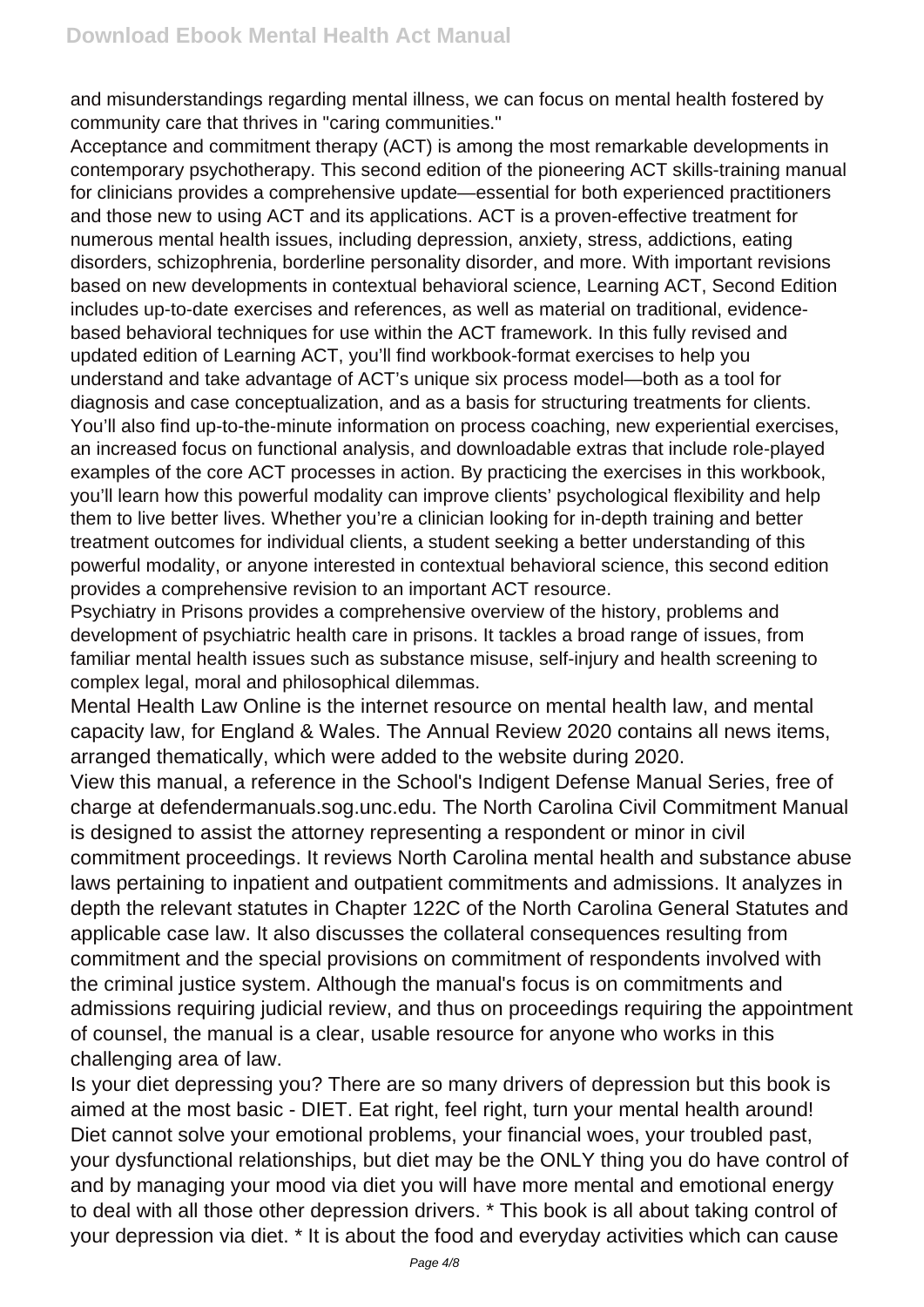and exacerbate depression. \* It is about foods, supplements and natural ingredients which can improve mood and mental clarity. \* It is about tackling the key drivers of depression at their root. There are chapters explaining: why depression is rising dramatically; how everyday food stuffs, nutrient deficiencies, environmental factors and activities can set off or exacerbate depression; which the foods and supplements can combat and relieve depression. Nearly all suggestions made in this book are able to be used alone or alongside your regular medication (always have a chat to your GP first). Assertive Outreach is the treatment of choice for the severely mentally ill in the community. It involves taking services to the patients rather than requiring them to attend hospitals and clinics. The model is one of a high staff-to-patient ratio offering comprehensive health and socialcare. Assertive Outreach is a targeted and refined application of the existing practice of community mental health teams - an evolution of community policy rather than a revolutionary change. Research evidence and outcome data suggests it results in reduced hospitalizations, promotes effectiveengagement with difficult patients and improves patient wellbeing. As a policy, it has been implemented successfully in Australia, the USA and Europe, and it is now being adopted nationally in the UK. This book will equip all members of the multidisplinary Assertive Outreach team with a clear understanding of the essential processes and interventions involved. Tom Burns and Mike Firn are pioneers in this field and have been running an Assertive Outreach team for seven years. They have been awarded Beacon status by the UK Department of Health to reflect their excellence, and are heavily involved in teaching others setting out on the same path.

Mental Health Act redefines mental disorder and removes the 'treatability' test. These and other changes have caused great controversy, but the legislation is in place there is a need to understand what it means for the individual practitioner when making decisions about the care of individual patients. This guide provided this understanding. There has been much debate about mental health law reform and mental capacity legislation in recent years with the UN Convention on the Rights of Persons with Disabilities also having a major impact on thinking about the issue. This edited volume explores the concept of 'coercive care' in relation to individuals such as those with severe mental illnesses, those with intellectual and cognitive disabilities and those with substance use problems. With a focus on choice and capacity the book explores the impact of and challenges posed by the provision of care in an involuntary environment. The contributors to the book look at mental health, capacity and vulnerable adult's care as well as the law related to those areas. The book is split into four parts which cover: human rights and coercive care; legal capacity and coercive care; the legal coordination of coercive care and coercive care and individuals with cognitive impairments. The book covers new ground by exploring issues arising from the coercion of persons with various disabilities and vulnerabilities, helping to illustrate how the capacity to provide consent to treatment and care is impaired by reason of their condition. Psychiatrists, Approved Social Workers and Mental Health Nurses require a clear understanding of mental health legislation and case law in addition to clinical knowledge for their practice. All this information, and more, is provided in Mental Health Law: a practical guide. Multi-disciplinary in approach, this book provides all you need to know about mental health law implementation in one easy-to-read, concise volume. As a comprehensive introduction, and a long-term resource manual, it will help guide you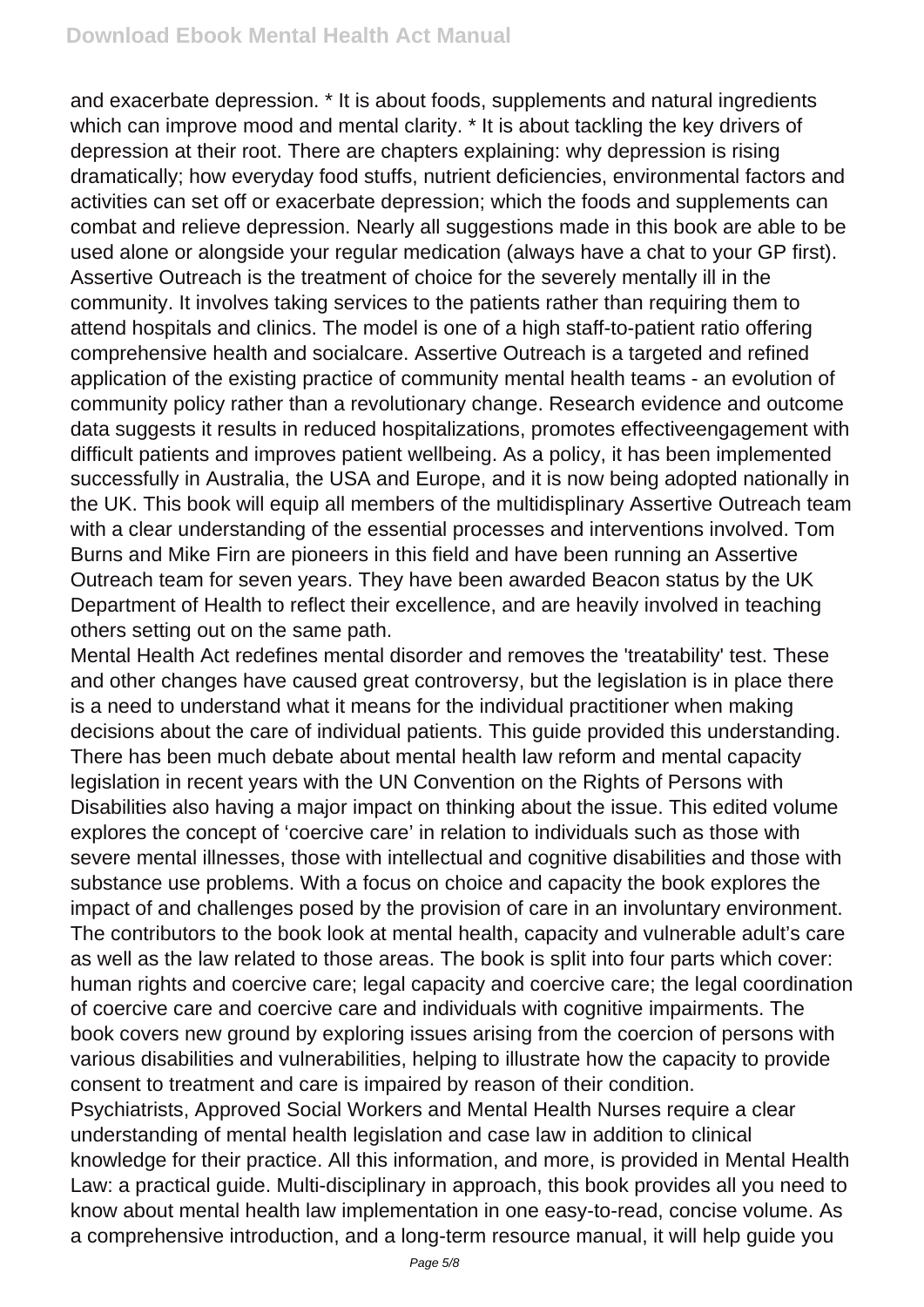through the many complex issues you will face during training and practice. The Mental Health Act 1983 is the most important legislation affecting mental health services. Its cental purpose is to provide for the detention and treatment of people with mental disorder in hospital. This book provides an explanation of the legislation. This pocketbook for Approved Mental Health Professionals (AMHP) is a useful guide, not only for social workers but also those in the social care profession considering a route into AMHP and doctors. It provides a quick reference tool for helping to conduct assessments and implement decisions quickly.

"The Mental Health Act Manual has been fully updated in light of the Coronavirus Act 2020 as well as covering the latest case law and legislative developments."--Back cover.

Written by esteemed legal scholar Michael L. Perlin, this indispensable Advanced Introduction examines the long-standing but ever-dynamic relationship between law and mental health. The author discusses and contextualises how the law, primarily in the United States but also in other countries, treats mental health, intellectual disabilities, and mental incapacity, giving examples of how issues such as the rights of patients, the death penalty and the insanity defense permeate constitutional, civil, and criminal matters, and indeed the general practice of law.

Completely updated to reflect current changes in the law and in practice, Mental Health Law: A Practical Guide is a concise and approachable handbook to mental health law for students and professionals working in psychiatric settings. Easy-to-read, practical, and illustrated with case examples and a wealth of practical advice to guide you through many complex legal issues Multidisciplinary approach written by specialist authors and key opinion leaders who understand the practical issues you face Fully updated and expanded to include the Mental Health Act 2007 and the Mental Capacity Act 2005 so that you are totally up to date Provides clear guidance, practical pointers, and all you need to know about mental health law implementation This authoritative guide will serve as a comprehensive introduction and long-term resource manual for trainee and qualified psychiatrists as well as nurses, social workers, psychologists, and occupational therapists working in mental health.

This guide explains the impact of the Mental Health Act 2007 on the 1983 Act by detailing how each section of the Act has been affected. New provisions incorporated into the 1983 Act, such as community treatment orders, are fully covered. MENTAL HEALTH ACT MANUAL.Mental Health Act Manual

This Code of Practice is a reference tool for those dealing with, and caring for people admitted to hospital and care homes with mental health problems. Authored by the Department of Health and produced following wide consultation with those who provide and receive services under the Mental Health Act, this publication will come into force on 3 November 2008. Through the Mental Health Act 2007, the Government has updated the 1983 Act to ensure it keeps pace with the changes in the way that mental health services are - and need to be delivered. This publication provides guidance and advice to registered medical practitioners, approved clinicians, managers and staff of hospitals, and approved mental health professionals on how they should proceed when undertaking duties under the Act. It also gives guidance to doctors and other professionals about certain aspects of medical treatment for mental disorder more generally. The Mental Health Act Code of Practice is also aimed at all of those working in primary care, Mental Health Trusts, NHS Foundation Trusts as well as solicitors and attorneys who advise on mental health law. The Code should also be beneficial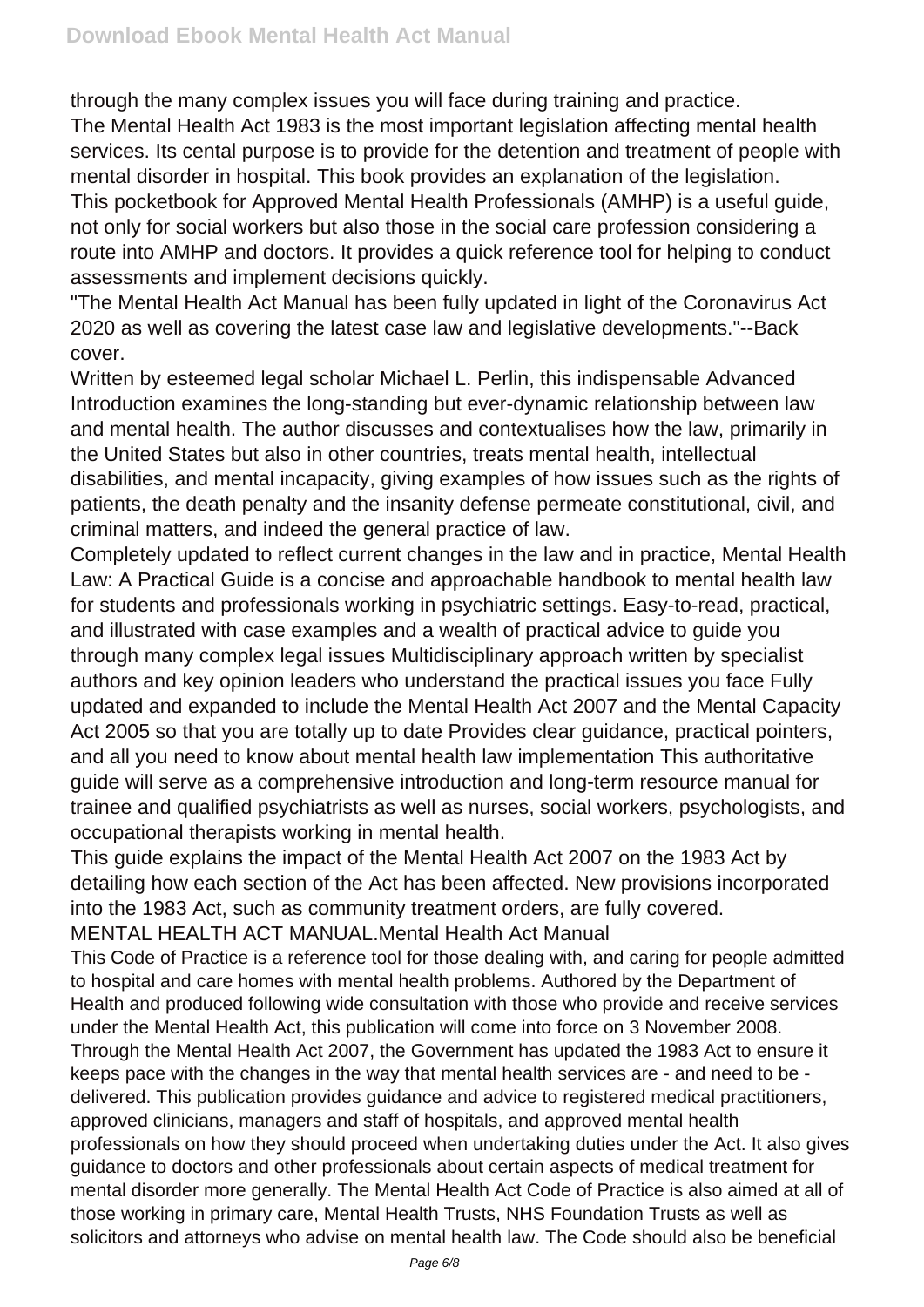to the police and ambulance services and others in health and social services (including the independent and voluntary sectors) involved in providing services to people who are, or may become, subject to compulsory measures under the Act. It will also be a guide for those working with people with specific mental health needs such as those in nursing and care homes, and those in prison.

Disaster Mental Health Community Planning is a step-by-step guide to developing mental health disaster plans, assisting communities to act on long-term resilience and recovery. As disasters continue to increase in severity and number, with 16% of survivors identified as potential PTSD victims if they don't promptly receive care, this book is a critical read. Chapters outline how to prepare, develop, and implement a trauma-informed collaborative process that prioritizes lasting emotional wellbeing along with survivors' short-term needs. The manual demonstrates how to form this partnership through effective communication, assess those individuals at greatest risk of distress, and deliver trauma-specific treatment. Readers will appreciate the book's practical, user-friendly approach, including case studies, checklists, and follow-up questions to better define goals. Cutting-edge treatment interventions are included along with basic information on trauma's impact on the brain and the types and effects of human-caused and natural disasters to help readers make sound planning decisions. Accessible to mental-health providers, community leaders, organizations, and individuals alike, Disaster Mental Health Community Planning is a Road Map for anyone interested in delivering a trauma-informed mental health supplement to their community's medical disaster preparedness and response plan.

This volume is part of a series of publications which contain practical guidance to assist policymakers and planners in member countries with policy development to address public mental health needs and service provision. This volume highlights the importance of advocacy in mental health policy and service development, a relatively new concept, aimed at reducing stigma and discrimination, and promoting the human rights of people with mental disorders. It considers the roles of various mental health groups in advocacy and sets out practical steps for implementation, indicating how governments can support advocacy services. The full package of eight volumes in the series is also available (ISBN 0119894173).

An honest guide to depression and anxiety, from rock bottom to recovery, from someone who has been through it and come out the other side. Everything Begins with Asking for Help is a frank, insightful and thought-provoking book on mental health, drawing on the author's own experience of a severe mental breakdown and sharing the recovery tools he has developed in partnership with various medical professionals and mental health experts. Kevin shares his own story to give the book a vital human element, explaining how his fast-paced life in Berlin as a successful magazine journalist was brought to a sudden halt by a major depressive episode. In this dark time, Kevin reached out to friends for help, and it was that act - asking for help - that set him on the long road to recovery. Building on this narrative, Kevin leads the reader through the stages of asking for help, learning to listen, the physical, emotional and mental elements of recovery, and how to maintain stable mental health at home and at work. Written with warmth, honesty and compassion, this is is a valuable resource for anyone who needs help and doesn't know where to begin.

E. Fuller Torrey's book provides an insider's perspective on the birth of the federal mental health program.

An overview for effective community based therapy.

The Court of Last Resort looks at decision making in a mental-health court and at the dilemmas of treating mental illness while protecting patients' legal rights. Carol Warren spent seven years studying hearings in a large California court where people who had been involuntarily committed to institutions for psychiatric treatment could petition for their release. In this book she confronts questions of whether mental illness is real or only a label for societal